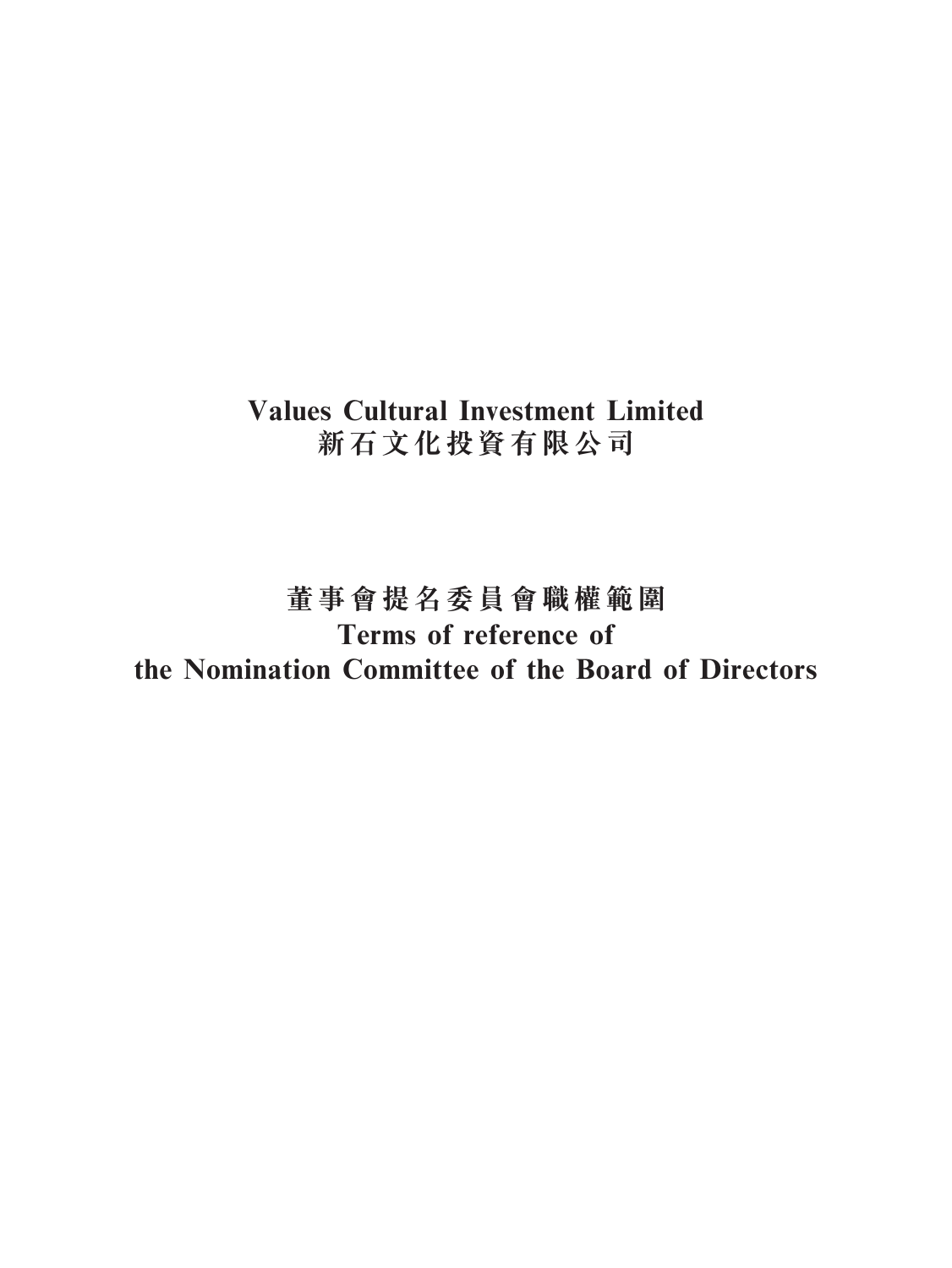# **Values Cultural Investment Limited 新石文化投資有限公司 (the "Company" and "本公司")**

**Terms of reference of the Nomination Committee (the "Committee") of the Board (the "Board") of Directors (the "Directors") of the Company 董事(「董事」)會(「董事會」) 提名委員會(「委員會」) 職權範圍**

(中文本為翻譯稿,僅供參考用)

#### **1. Constitution**

The Committee is established pursuant to the resolutions of the Board dated 12 December 2019.

#### **2. Membership**

- 2.1 Members of the Committee shall be appointed by the Board from amongst the Directors of the Company and shall consist of not less than three members and a majority of whom shall be independent non-executive Directors.
- 2.2 The Chairman of the Committee shall be appointed by the Board which shall be the chairman of the Board or an independent non-executive Director.
- 2.3 The company secretary of the Company shall be the secretary of the Committee. In the absence of the secretary of the Committee, Committee members present at the meeting may elect among themselves or appoint another person as the secretary for that meeting.

# **組成**

本委員會是按本公司董事會於2019年12月 12日決議通過成立的。

# **成員**

委員會成員由董事會從董事中挑選,委員 會人數最少三名,而大部份之成員須為本 公司的獨立非執行董事。

委員會主席由董事會委任,並由董事會主 席或獨立非執行董事擔任主席。

本公司的公司秘書為委員會的秘書。當委 員會秘書缺席的時候,出席委員會會議的 成員,可互選或委任另一人作為該次會議 的秘書。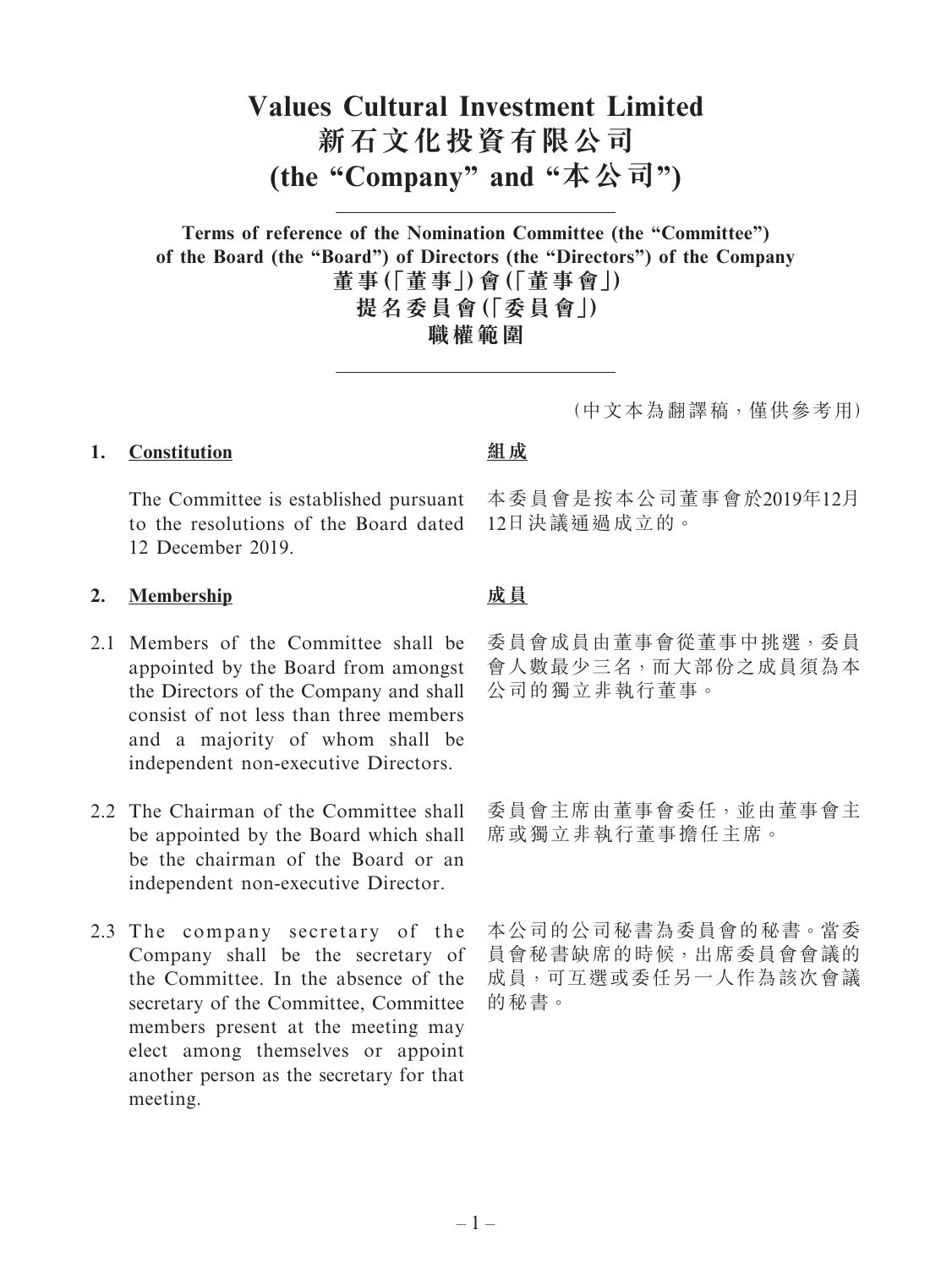2.4 The appointment of the members of the Committee may be revoked, replaced or additional members may be appointed to the Committee by resolutions passed by the Board. An appointment of Committee member shall be automatically revoked if such member ceases to be a member of the Board. For the avoidance of doubts, Committee members may be removed from the Committee by the Board at its sole and absolute discretion.

# **3. Proceedings of the Committee**

# 3.1 **Notice:**

(a) Unless otherwise agreed by all the Committee members, a meeting shall be called by at least seven days' notice. Such notice shall be sent to each member of the Committee, and to any other person invited to attend. Irrespective of the length of notice being given, attendance of a Committee member at a meeting constitutes a waiver of such notice unless the Committee member attending the meeting attends for the express purpose of objecting, at the beginning of the meeting, to the transaction of any business on the grounds that the meeting has not been properly convened.

經董事會通過決議,方可委任額外的委員 會的成員、更替或罷免委員會的成員。如 該委員會成員不再是董事會的成員,該委 員會成員的任命將自動撤銷。為避免疑 問,董事會可行使其全權及絕對酌情權將 委員從委員會中罷免。

# **會議程序**

# **會議通知:**

(a) 除非委員會全體成員同意,召開委員 會的會議通知期,不應少於七天。該 通知應發給每名委員會會員及其他獲 邀出席的人士。不論通知期長短,委 員會成員出席會議將被視為其放棄受 到足期通知的權利,除非出席該會議 的委員會成員在會議開始之時表示其 的目的,以會議沒有按正確程序召開 為理由,而反對會議處理任何事項。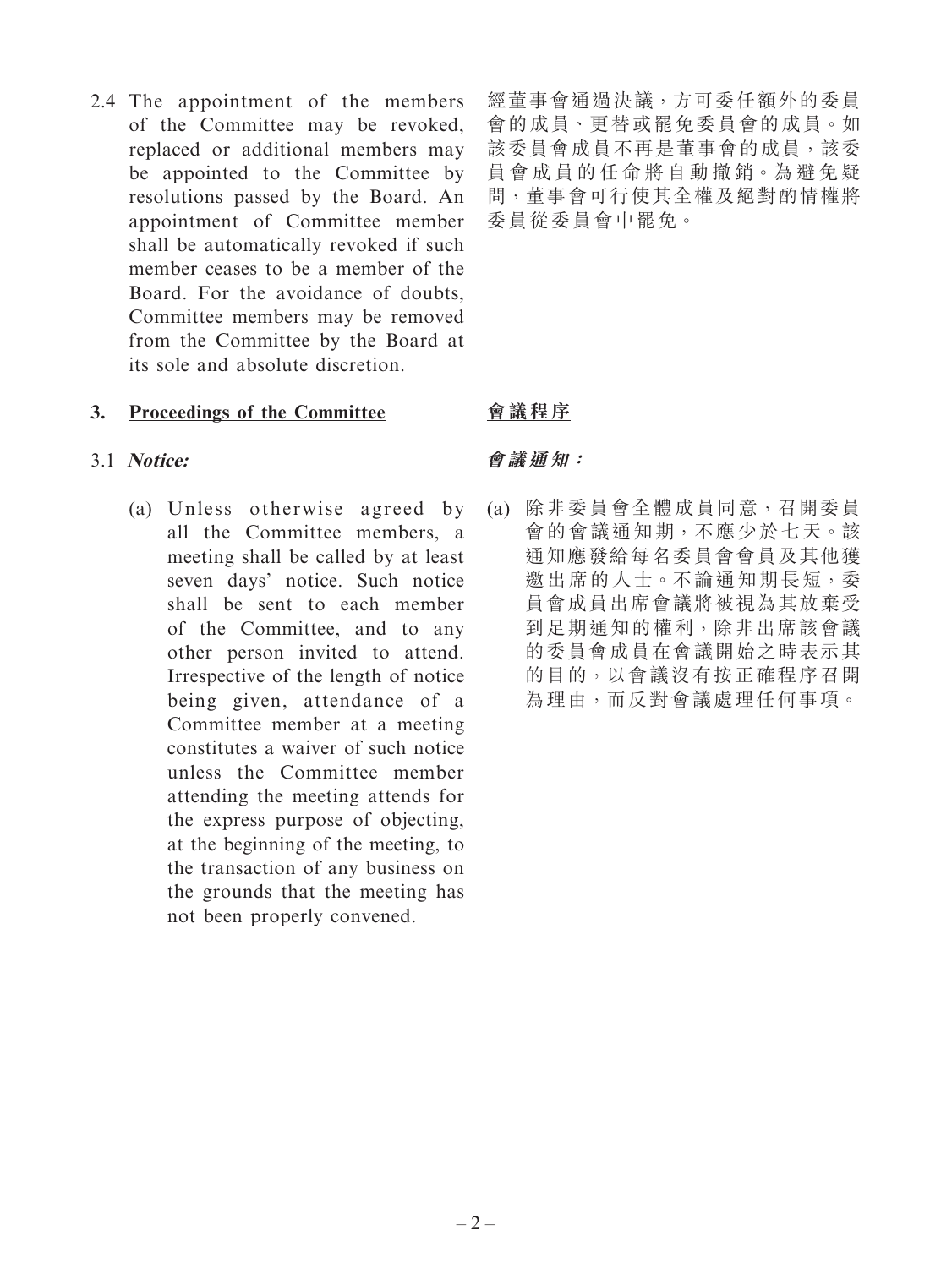- (b) A Committee member may and, on the request of a Committee member, the secretary to the Committee shall, at any time summon a Committee meeting. Notice shall be given to each Committee member in person orally or in writing or by telephone or by email or by facsimile transmission at the telephone or facsimile or address or email address from time to time notified to the secretary by such Committee member or in such other manner as the Committee members may from time to time determine.
- (c) Any notice given orally shall be confirmed in writing as soon as practicable and before the meeting.
- (d) Notice of meeting shall state the purpose, time and place of the meeting. An agenda together with other documents which may be required to be considered by the members of the Committee for the purposes of the meeting should generally be delivered to all Committee members seven days (and in any event not less than three days) before the intended date of the Committee meeting (or such other period as all the Committee members may agree).
- 3.2 *Quorum:* The quorum of the Committee meeting shall be two members of the Committee.

(b) 任何委員會成員或委員會秘書(應任 何委員會成員的請求時)可於任何時 候召集委員會會議。召開會議通告必 須親身以口頭或以書面形式、或以電 話、電子郵件、傳真或其他委員會成 員不時議定的方式發出予各委員會成 員(以該成員不時通知秘書的電話號 碼、傳真號碼、地址或電子郵箱地址 為準)。

- (c) 口頭方式作出的會議通知,應儘快(及 在會議召開前)以書面方式確實。
- (d) 會議通告必須說明開會目的、開會時 間、地點。議程及隨附有關文件一般 在預期召開委員會會議前七天(無論 如何不少於三天)(或其他經所有委員 同意的其他時段)送達各成員參閱。

**法定人數:**會議法定人數為兩位成員。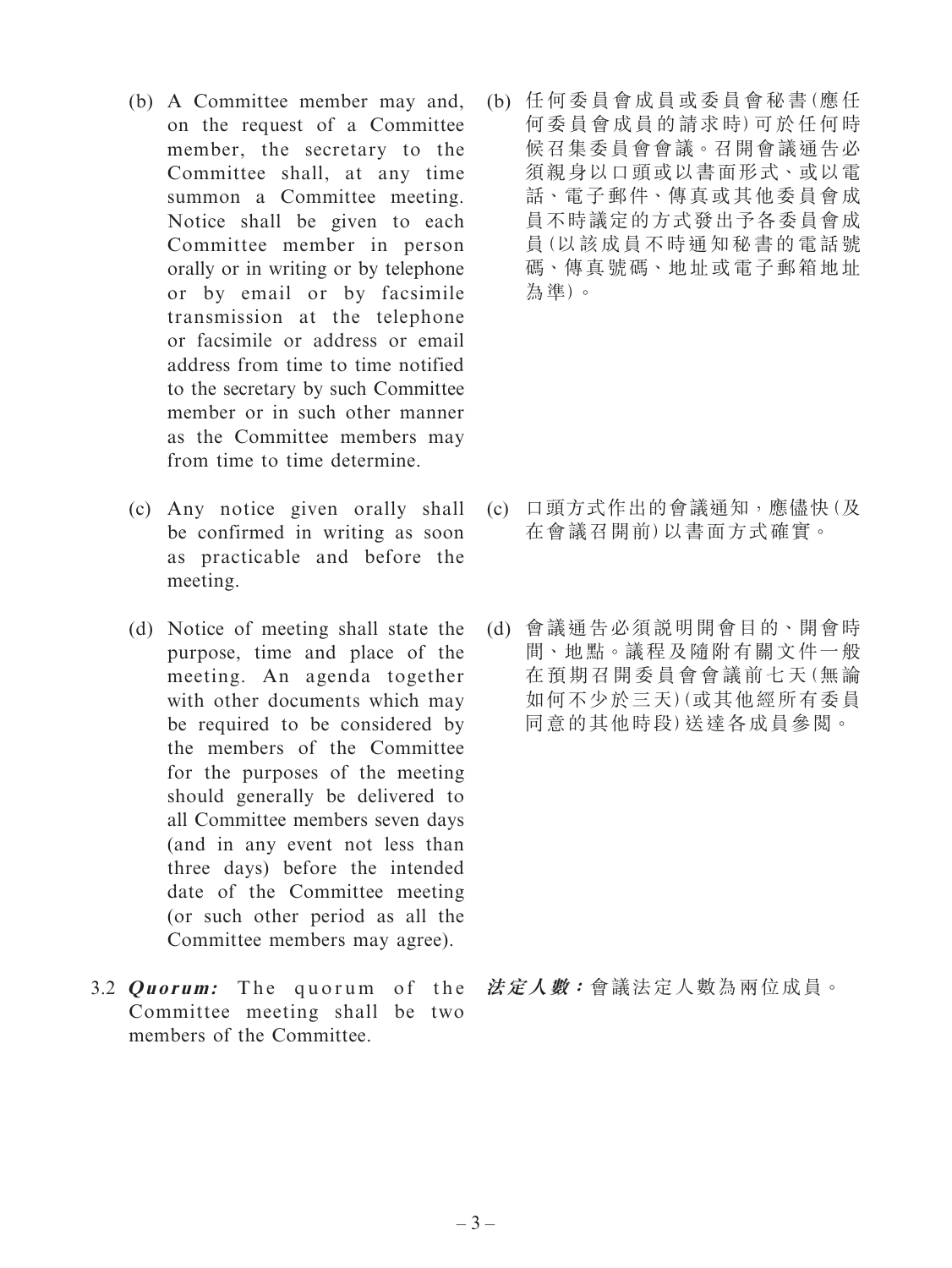- 3.3 **Frequency:** Meetings shall be held at least once a year to review, formulate and consider the nomination procedures as regards the appointment, reappointment and removal of Directors, their implementation during the year and to make recommendations to the Board on candidates for appointment as Directors, and to review the policy on Board diversity and any measurable objectives for implementing such policy from time to time adopted by the Board, and progress on achieving these objectives.
- 3.4 Meetings may be held in person, or by means of such telephone, electronic or other communication facilities as permit all persons participating in the meeting to communicate with each other simultaneously and instantaneously, and participation in such a meeting shall constitute presence in person at such meeting.
- 3.5 Any resolution shall be passed by a majority of votes of the Committee members who attend the meetings, and in case of an equality of votes the Chairman of the Committee shall have a second or casting vote.

#### **4. Written resolutions**

A resolution in writing signed by all the Committee members shall be as valid and effectual as if it had been passed at a meeting of the Committee and may consist of several documents in like form each signed by one or more of the Committee members.

**開會次數:**每年最少開會一次,以檢討、 釐定及考慮本公司就董事委任、重新委任 及罷免的提名程序及前述事項在有關年度 的實施及向董事會提呈出任董事候選人的 建議,及檢討董事會成員多元化政策及執 行由董事會不時採納的有關政策的任何可 衡量目標以及達成該等目標的進度。

會議可由委員會成員親身出席,或以電 話、電子、或其他可讓出席會議的人員同 時及實時與對方溝通的方式進行,而以上 述方式出席會議等同於親身出席有關會 議。

任何決議案須由出席會議的委員會成員過 半數以上的多數票通過方為有效,而如出 現票數均等之情況,委員會主席應有權投 第二票或決定票。

## **書面決議**

經由委員會全體成員簽署通過的書面決議 案與經由委員會會議通過的決議案具有同 等效力,而有關書面決議案可由一名或以 上委員會成員簽署格式類似的多份文件組 成。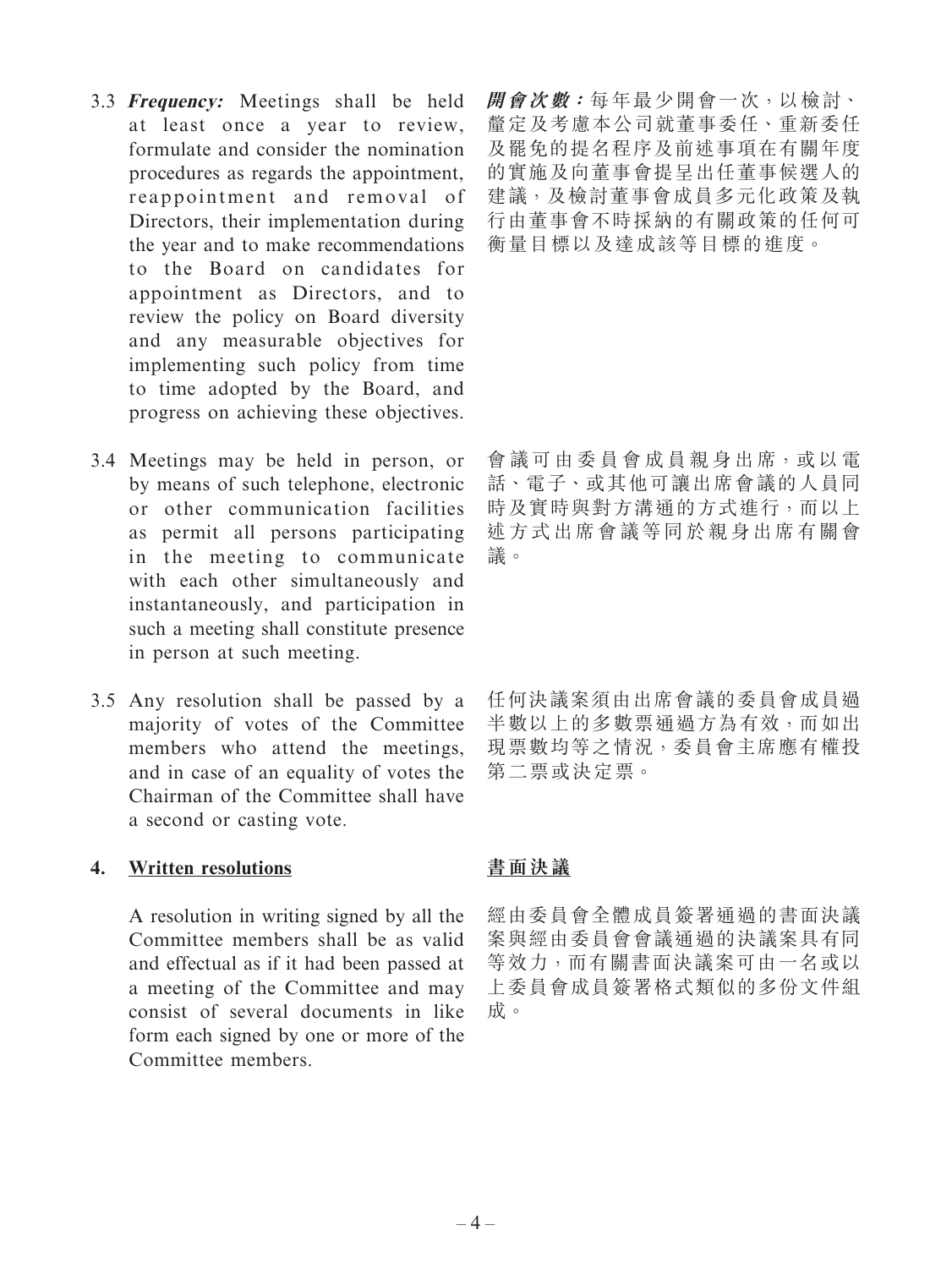#### **5. Alternate Committee members**

#### **委任代表**

A Committee member may not appoint any alternate.

#### **6. Authority of the Committee**

- 6.1 The Committee may exercise the 委員會可以行使以下權力: following powers:
	- (a) to seek any information it requires from any employee of the Company and its subsidiaries (hereinafter collectively referred to as "**Group**") and any professional advisers, to require any of them to prepare and submit reports and to attend Committee meetings and to supply information and address the questions raised by the Committee;
	- (b) to review the performance of the Directors and the independence of independent non-executive Directors in relation to their appointment or reappointment as Directors:

委員會成員不能委任代表。

### **委員會的權力**

(a) 向本公司及其任何附屬公司(合稱「**本 集團**」)的任何僱員及專業顧問索取其 所需的資料、要求上述人士準備及提 交報告、出席委員會會議並提供所需 資料及解答委員會提出的問題;

(b) 就董事的委任或重新委任,評審有關 董事的表現及有關獨立非執行董事的 獨立性;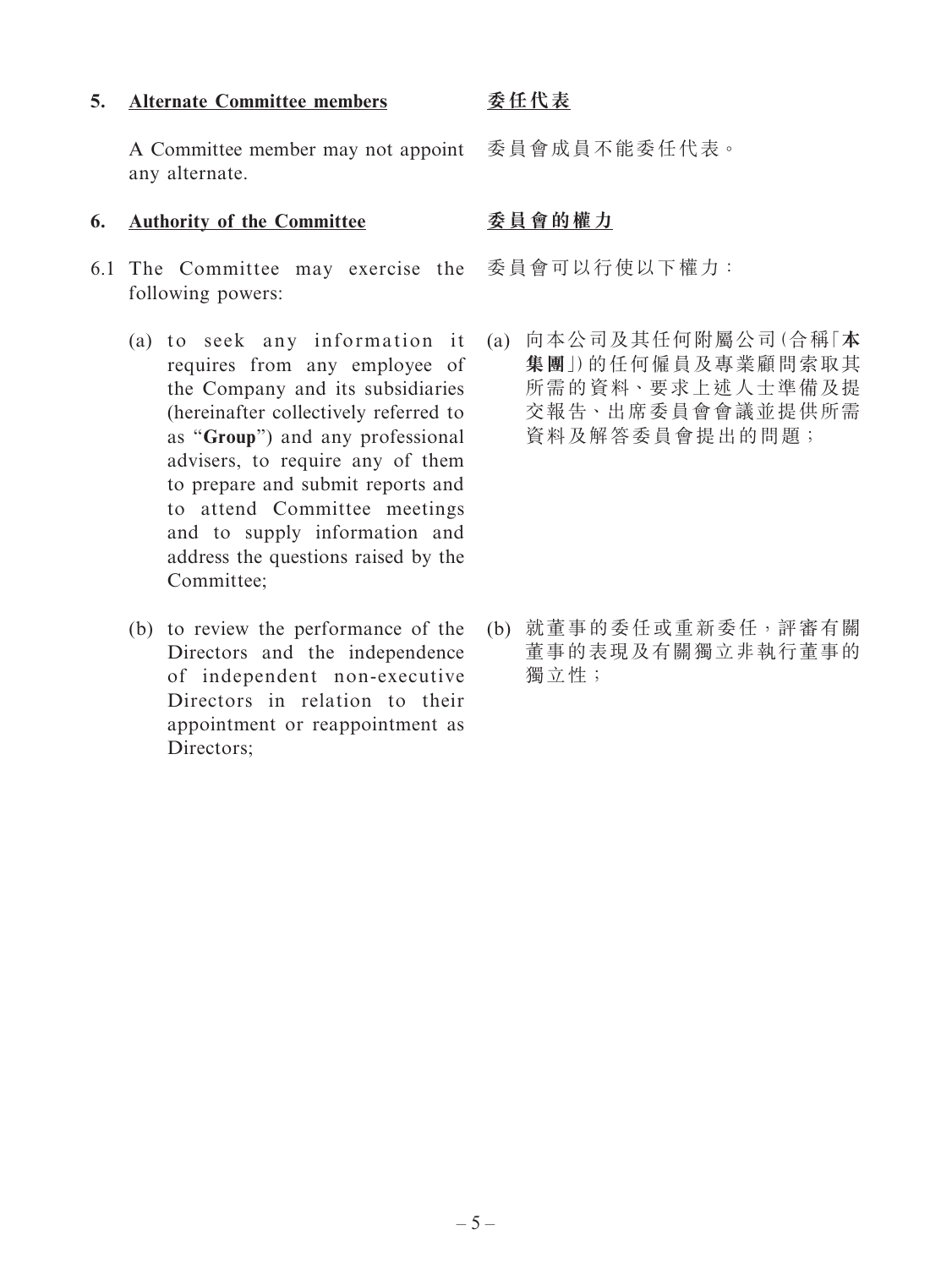- (c) to obtain, at the Company's expenses, outside legal or other independent professional advice on or assistance to any matters within these terms of reference, including the advice of independent human resource consultancy firm or other independent professionals, and to secure the attendance of outsiders with relevant experience and expertise at its meetings as it considers necessary. The Committee shall have full authority to commission any search (including without limitation litigation, bankruptcy and credit searches), report, survey or open recruitment which it deems necessary to help it fulfill its duties and should be provided with sufficient resources to discharge its duties;
- (d) to review annually these terms of reference and their effectiveness in the discharge of its duties and to make recommendation to the Board any changes it considers necessary; and
- (e) to exercise such powers as the Committee may consider necessary and expedient so that their duties under section 7 below can be properly discharged.
- 6.2 The Company should provide the Committee sufficient resources to perform its duties.

(c) 如委員會覺得有需要,可就涉及本職 權範圍的事宜對外尋求法律或其他獨 立專業意見(包括獨立的人力資源顧 問公司或其他獨立專業人士),以及 確保具相關經驗及專業才能的外界人 士出席委員會會議。委員會有權進行 其認為適當的調查(包括但不限於訴 訟、破產及信譽查冊)、報告或公開徵 募及取得充足資源以履行其職責。前 述費用均由本公司承擔;

- (d) 對本職權範圍及履行其職權的有效性 作每年一次的檢討並向董事會提出其 認為須要的修訂建議;及
- (e) 為使委員會能恰當地執行其於第七章 項下的職責,行使其認為有需要及權 宜的權力。

本公司應提供充足資源予委員會以履行其 職責。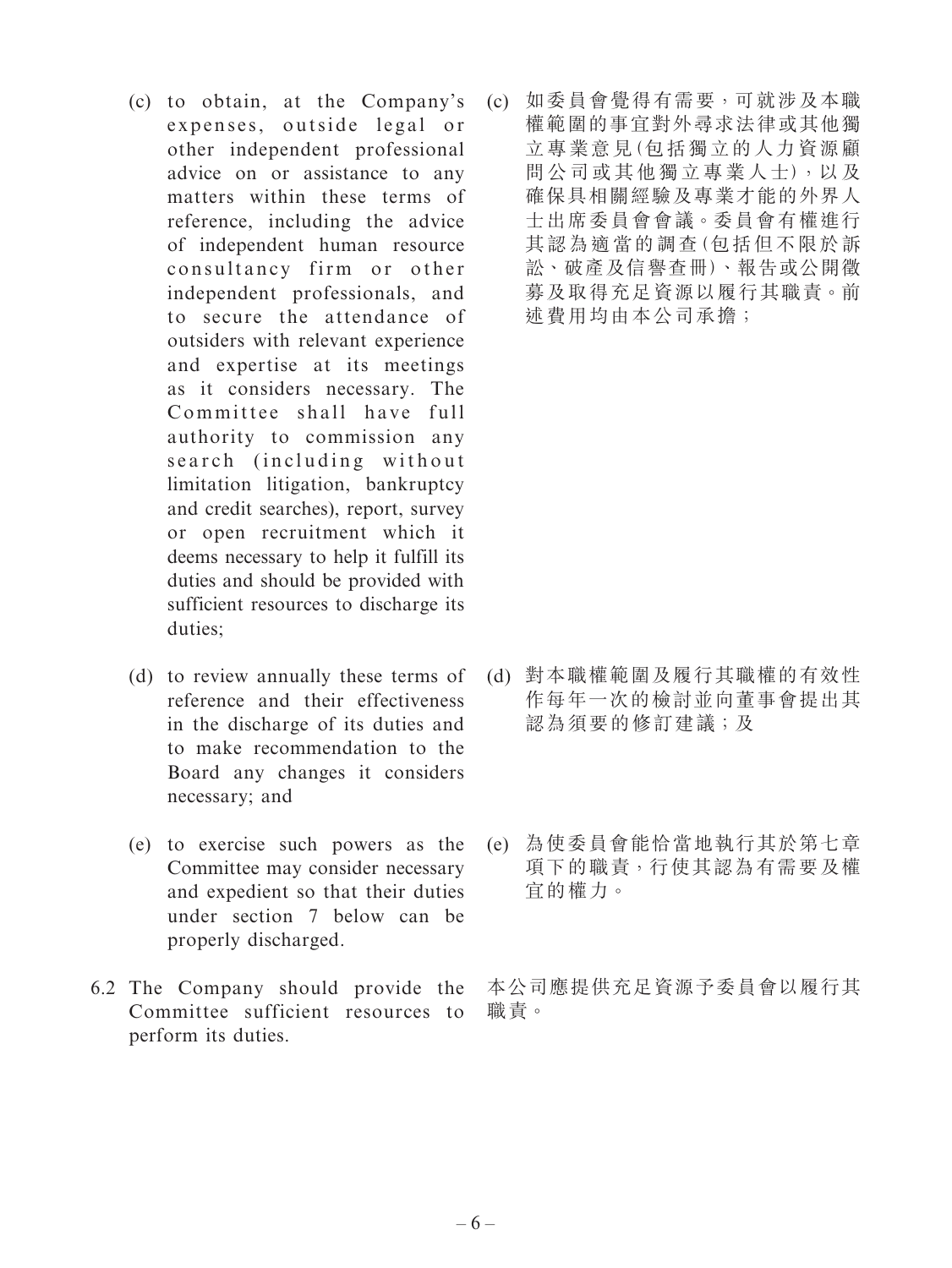#### **7. Duties of the Committee**

The duties of the Committee shall be:

- (a) to review the structure, size and composition (including the skills, knowledge, experience and diversity of perspectives) of the Board at least annually and make recommendations on any proposed changes to the Board to complement the Company's corporate strategy;
- (b) to develop and maintain a policy for the nomination of Board members which includes the nomination procedures and the process and criteria adopted by the Nomination Committee or the Company to identify, select and recommend candidates for directorship during the year, and to review periodically and disclose the policy in the Company's corporate governance report and the progress made towards achieving the objectives as set out in the policy. The Nomination Committee should ensure that the selection process is transparent and fair, and that it considers a broad range of candidates who are outside the Board's circle of contacts and in accordance with the Company's diversity policy;

### **委員會的職責**

委員會負責履行以下職責:

(a) 至少每年檢討董事會的架構、人數及 組成(包括技能、知識、經驗及多元化 觀點),並就任何為配合本公司策略而 擬對董事會作出的變動提出建議;

(b) 制定及維持董事會成員的提名政策, 包括提名程序和提名委員會在年內識 別、甄選及推薦董事候選人的程序及 準則,以及定期審議及於本公司的企 業管治報告內披露政策和達致政策中 所制定的目標的進度。提名委員會應 確保甄選程序透明及公平,並確保委 員會考慮在董事會聯系圈外的各類候 選人及符合本公司的多元化政策;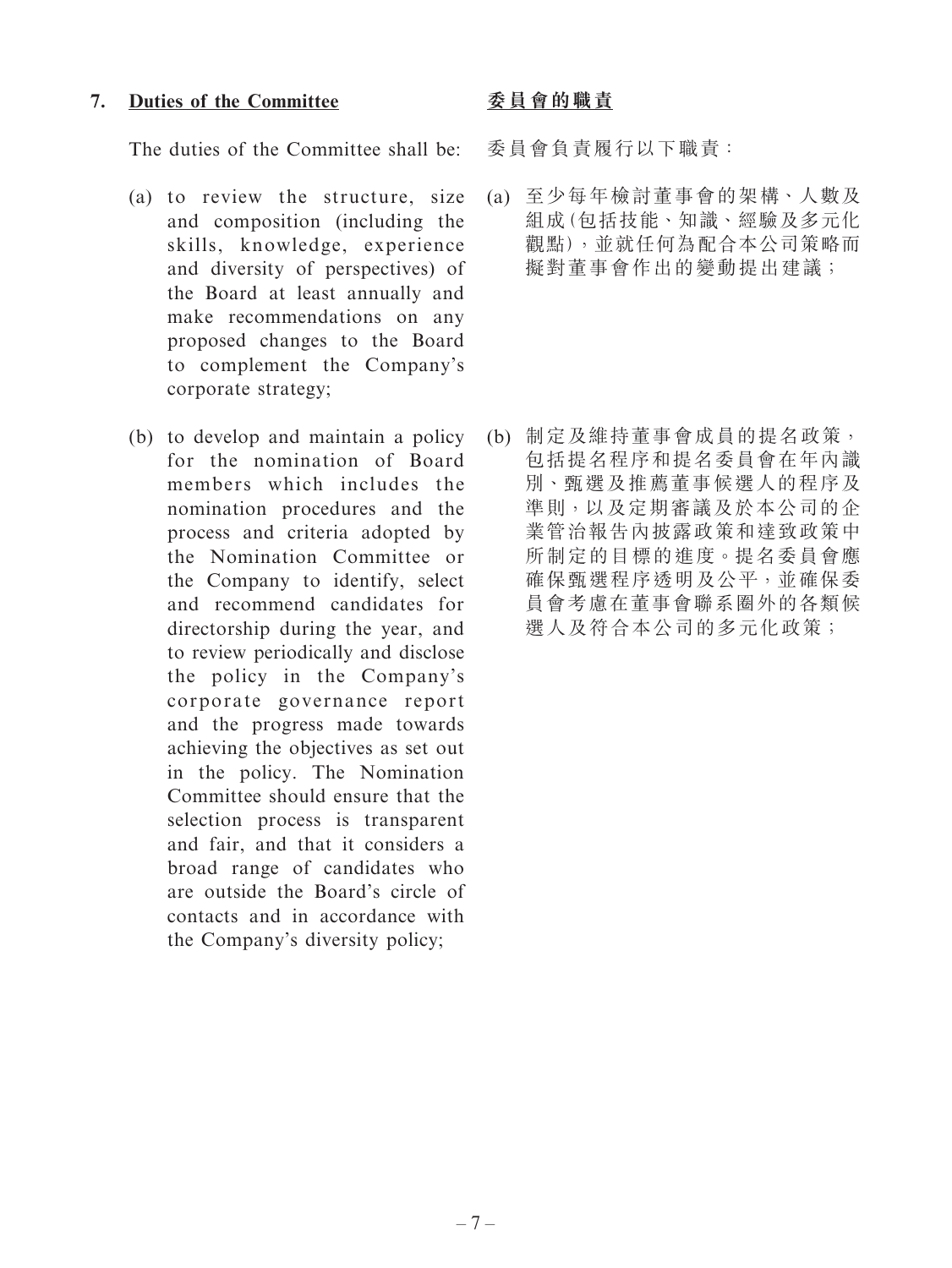- (c) to develop and maintain a policy concerning diversity of Board members ("**Board Diversity Policy**") and to review periodically and disclose the policy on diversity or a summary of the policy in the Company's corporate governance report;
- (d) to review the Board Diversity Policy, as appropriate; and to review the measurable objectives that the Board has set for implementing the Board Diversity Policy, and the progress on achieving the objectives; and to make disclosure of its review results in the Corporate Governance Report annually;
- (e) to identify individuals suitably qualified to become members of the Board and select or make recommendations to the Board on the selection of individuals nominated for directorships;
- (f) to assess the independence of the independent non-executive Directors:
- (g) to make recommendations to the (g) 向董事會提呈下列事項的建議: Board on:
	- (i) the role, responsibilities, capabilities, skills, knowledge, experience and diversity of perspectives required from members of the Board;
	- (ii) the policy on the terms of employment of non-executive Directors;
- (c) 制定及維持有關董事會成員多元化政 策(「**董事會成員多元化政策**」),並定 期審核及於本公司企業管治報告內披 露有關董事會成員多元化政策或政策 摘要;
- (d) 檢 閱 董 事 會 成 員 多 元 化 政 策(如 適 用);以檢討董事會為執行董事會成員 多元化政策而制定的可計量目標和達 標進度;及於年度企業管治報告內披 露有關檢討結果;

- (e) 物色具備合適資格可擔任董事的人 士,並挑選提名有關人士出任董事或 就此向董事會提供意見;
- (f) 評核獨立非執行董事的獨立性;
- - (i) 作為董事會成員所應有的角色、 責任、能力、技術、知識、經驗及 多元化觀點;
	- (ii) 委聘非執行董事的政策;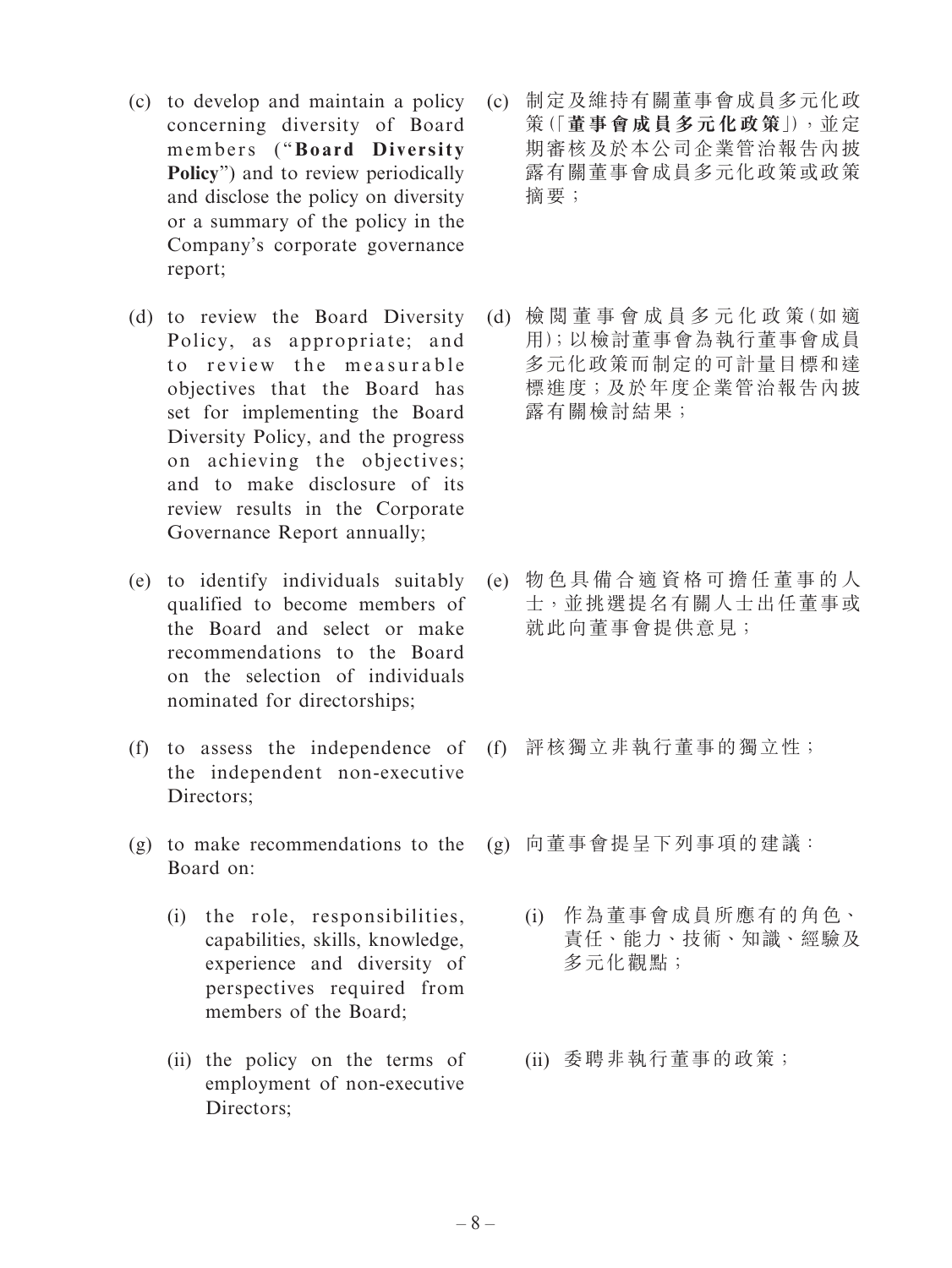- (iii) the composition of the audit committee, remuneration committee and other board committees of the Company;
- (iv) proposed changes to the structure, size and composition of the Board;
- (v) candidates suitably qualified to become members of the Board;
- (vi) the selection of individuals nominated for directorship;
- (vii) the re-election of any Directors who are to retire by rotation having regard to their performance and ability to continue to contribute to the Board;
- (viii) the continuation (or not) in service of any independent n on-executive Director serving more than nine years and to provide recommendation to the shareholders of the Company as to how to vote in the resolution approving the reelection of such independent non-executive Director;
- (ix) the appointment or reappointment of Directors;
- (x) succession planning for Directors in particular the chairman and the chief executive; and
- (iii) 審核委員會、薪酬委員會及其他 董事會委員會的組成;
- (iv) 董事會的架構、人數及組成擬作 出的變動;
- (v) 具備合適資格擔任董事的人士;
- (vi) 挑選被提名人士出任董事;
- (vii) 輪 流 退 任 董 事 的 重 新 委 任, 於 此,須考慮其等的工作表現及對 董事會繼續作出貢獻的能力;
- (viii) 在任多於九年的獨立非執行董事 的去留問題,並就該等獨立非執 行董事的繼續委任與否向本公司 股東就審議有關決議案贊成與否 提供建議;

- (ix) 董事委任或重新委任董事;
- (x) 董事繼任計劃(尤其是主席及行政 總裁);及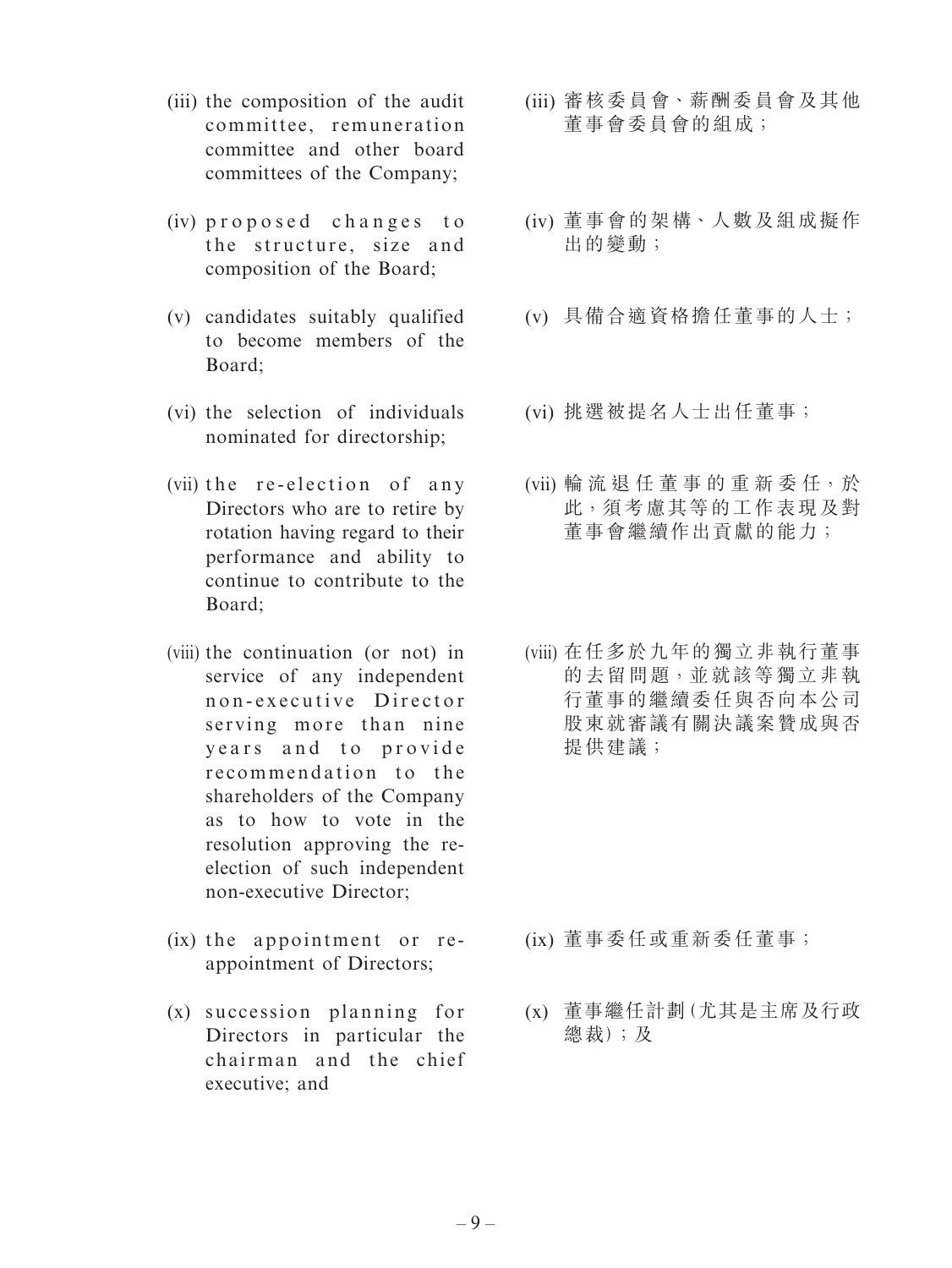- (xi) the policy concerning the diversity of Board members, and the measurable objectives for implementing such policy;
- (h) to give full consideration to the following in the discharge of its duties as mentioned above or elsewhere in these terms of reference:
	- $(i)$  succession planning of Directors:
	- (ii) leadership needs of the Group with a view of maintaining or fostering the competitive edge of the Group over others;
	- (iii) changes in market environment and commercial needs of the market in which the Group operates;
	- (iv) the skills and expertise required from members of the Board;
	- (v) the Board's policy concerning diversity of Board members adopted from time to time; and
	- (vi) the relevant requirements of the Rules (the "**Listing**  Rules") Governing the Listing of Securities on The Stock Exchange of Hong Kong Limited (the "**Stock Exchange**") with regard to directors of a listed issuer;
- (xi) 關於董事會成員多元化的政策, 以及執行該政策的可衡量目標;
- (h) 在履行上述責任或本職權範圍項下的 其他責任,對下列各項給予充份考慮:
	- (i) 董事接替計劃;
	- (ii) 本集團為保持或加強本集團的競 爭優勢所需要的領導才能;
	- (iii) 市場環境的轉變及本集團營運市 場的商業需要;
	- (iv) 董事會成員所須具備的技能及專 才;
	- (v) 由董事會不時採納的關於董事會 成員多元化的政策;及
	- (vi) 香港聯合交易所有限公司(「**聯交 所**」)上巿規則(「**上市規則**」)對上 市發行人的董事的相關要求;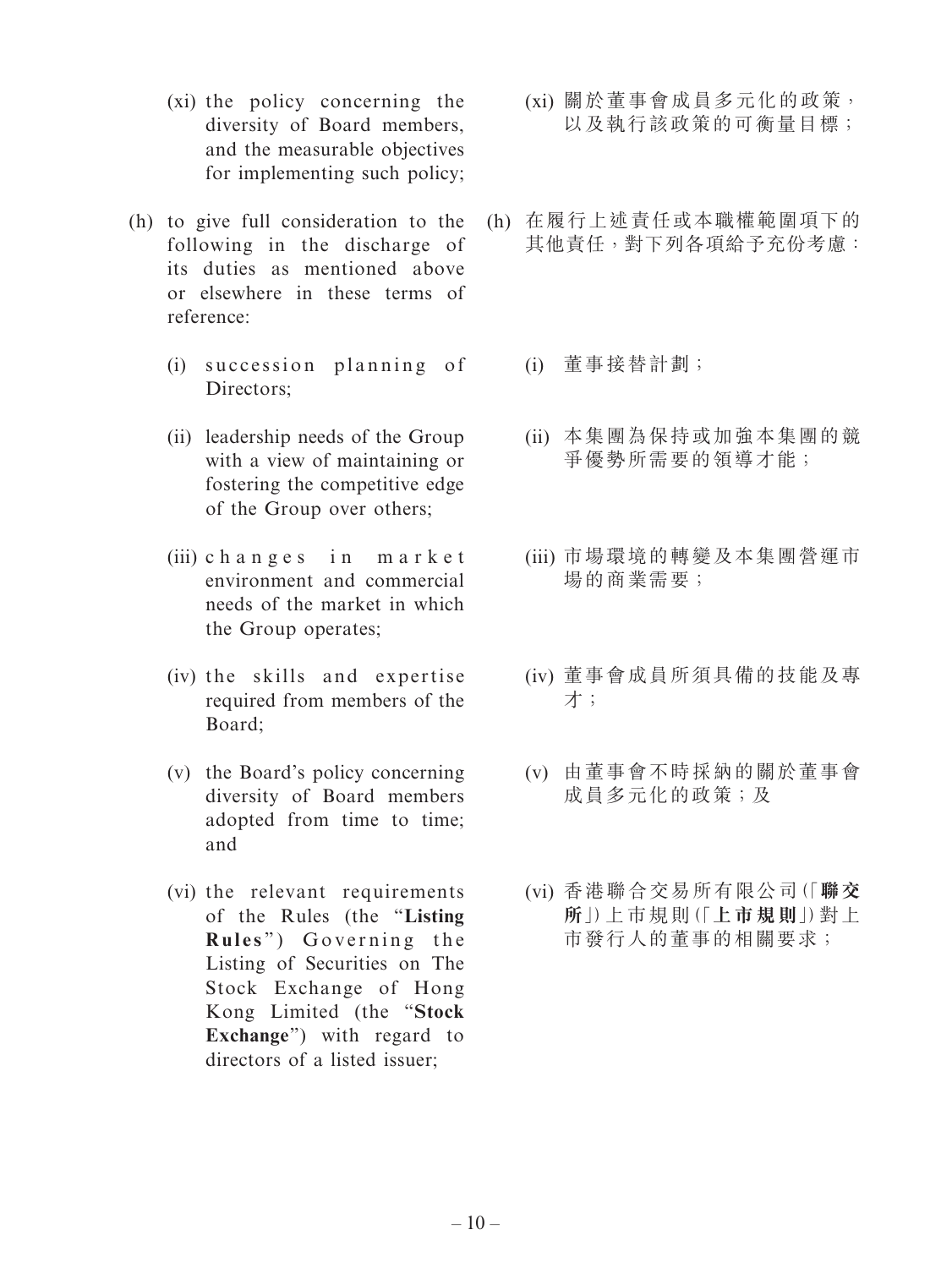- (i) in respect of any proposed service contracts to be entered into by any members of the Group with its director or proposed director, which require the prior approval of the shareholders of the Company at general meeting under rule 13.68 of the Listing Rules, to review and provide recommendations to the shareholders of the Company (other than shareholders who are directors with a material interest in the relevant service contracts) as to whether the terms of the service contracts are fair and reasonable and whether such service contracts are in the interests of the Company and the shareholders as a whole, and to advise shareholders on how to vote;
- (j) to ensure that on appointment to the Board, non-executive Directors receive a formal letter of appointment setting out what is expected of them in terms of time commitment, committee service and involvement outside meetings of the Board;
- (k) to conduct exit interviews with any Director upon their resignation in order to ascertain the reasons for his departure;
- (l) to review the policy on Board diversity and the measurable objectives for implementing such policy from time to time adopted by the Board, and to review the progress on achieving these objectives;

(i) 就任何按上市規則第13.68條須事先 取得本公司股東批准的現任董事或建 議委任董事與集團成員的擬定服務合 同作出檢討,向本公司股東就該擬定 服務合同條款的公平及合理性、服務 合同對本公司及整體股東而言是否有 利及本公司股東應怎樣作表決,向本 公司股東提呈建議(不包括該等亦同 時為於相關服務合同有重大利益的董 事);

- (j) 確保每位被委任的非執行董事於被委 任時均取得正式委任函件,當中須訂 明對其等之要求,包括工作時間、董 事會委員會服務要求及參與董事會會 議以外的工作;
- (k) 會見辭去本公司董事職責的董事並了 解其離職原因;
- (l) 檢討董事會成員多元化政策及執行由 董事會不時採納的有關政策的任何可 衡量目標,以及檢討達成該等目標的 進度;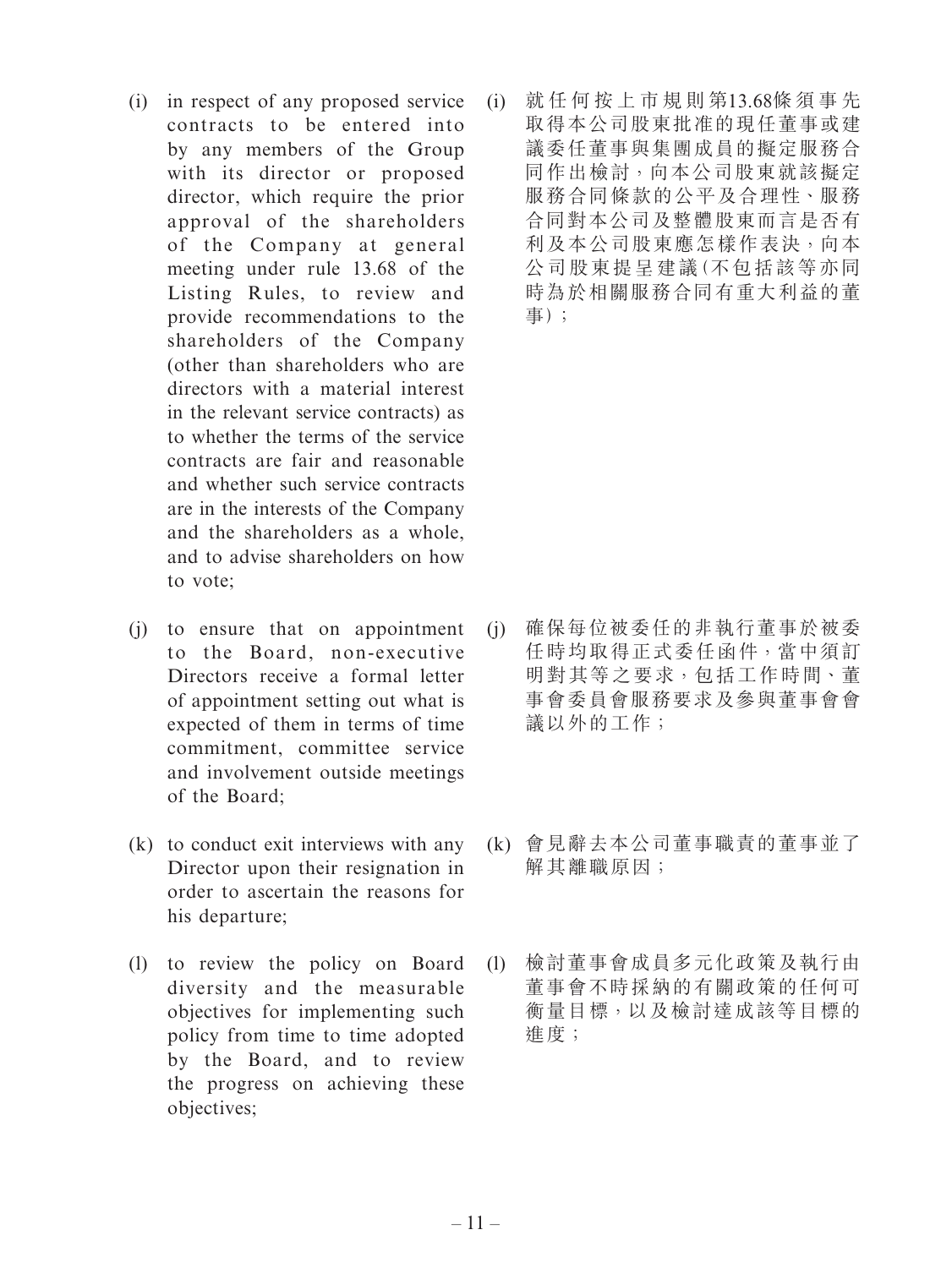- (m) where the Board proposes a resolution to elect an individual as an independent non-executive director at the general meeting, it should set out in the circular to shareholders and/or explanatory statement accompanying the notice of the relevant general meeting (i) the process used for identifying the individual and why the Board believes the individual should be elected and the reasons why it considers the individual to be independent; (ii) if the proposed independent non-executive director will be holding his or her seventh (or more) listed company directorship, why the Board believes the individual would still be able to devote sufficient time to the board; (iii) the perspective, skills and experience that the individual can bring to the Board; and (iv) how the individual contributes to diversity of the Board; and the Committee should assist the Board in addressing the above information in the relevant circular and/or explanatory statement when it is requested by the Board; and
- (j) to consider and implement other matters, as defined or assigned by the Board from time to time.

(m) 當董事會提呈決議案於股東大會上選 任一名個人為獨立非執行董事時,其 應於致股東之通函及╱或有關股東大 會通告隨附之說明函件內載列:(i)物 色該名個人所採用之程序及為何董事 會相信該名個人應獲選任及為何其認 為該名人士屬獨立之理由;(ii)倘建議 獨立非執行董事將出任第七間(或以 上)上市公司之董事職務,為何董事 會相信該名人士仍將能夠對董事會投 入足夠時間;(iii)該名人士可為董事會 帶來之觀點、技能及經驗;及(iv)該名 人士如何就董事會成員多元化作出貢 獻;及有關委員在當董事會作出要求 的情況下,應協助董事會於相關通函 及╱或說明函件中迴應上述事項;及

(j) 考慮及執行董事會委派的其他事項。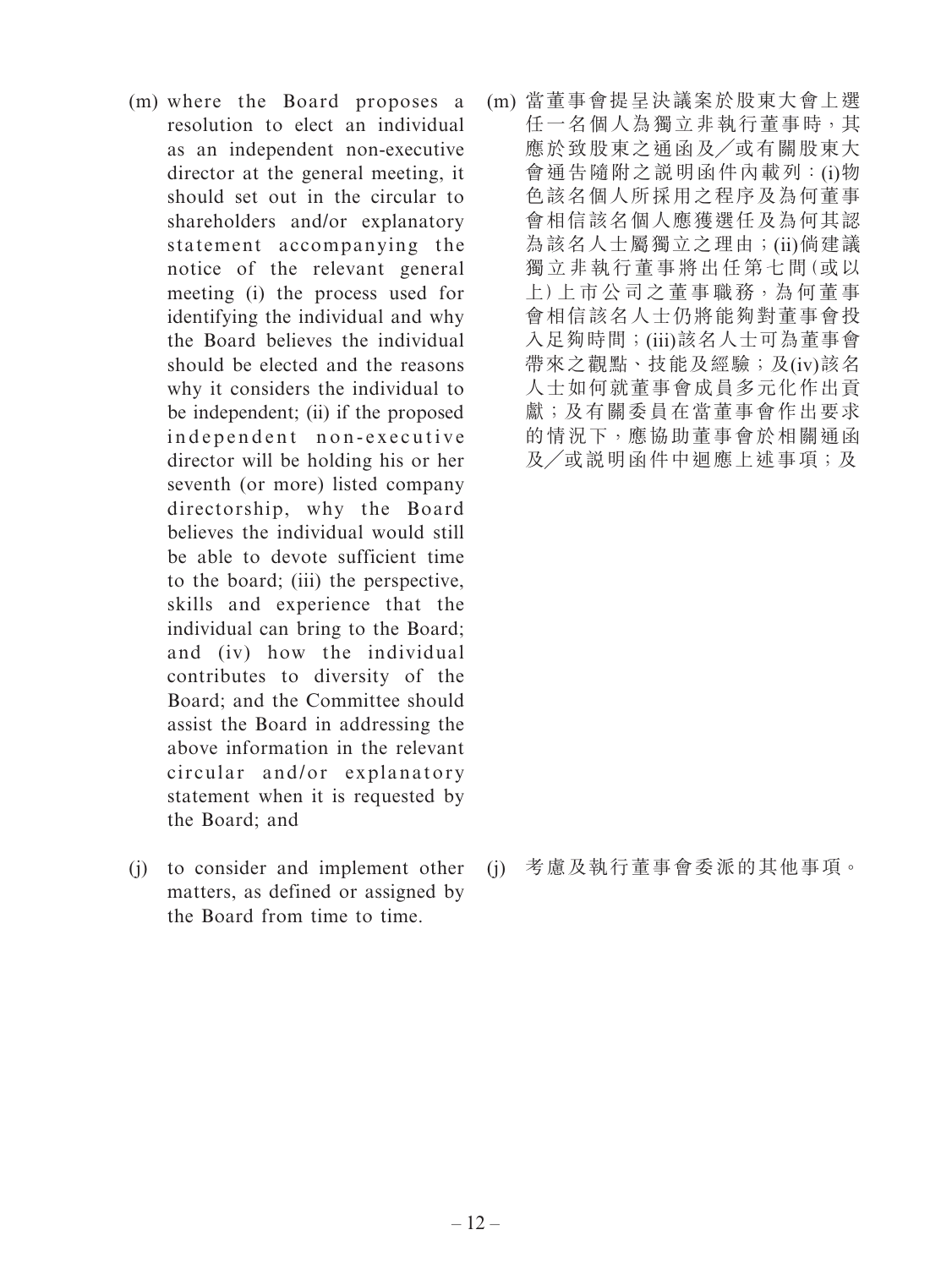### **8. Minutes and reporting procedures**

- 8.1 The secretary shall, at the beginning of each meeting, ascertain and record the existence of any conflicts of interest and minute them accordingly. The relevant member of the Committee shall not be counted towards the quorum and he must abstain from voting on any resolution of the Committee in which he or any of his associates has a material interest, unless the exceptions set out in note 1 to Appendix 3 to the Listing Rules apply.
- 8.2 Full minutes of Committee meetings shall be kept by a duly appointed secretary of the meeting (who should normally be the company secretary). Draft and final versions of minutes of the Committee meetings should be sent to all Committee members for their comment and records within a reasonable time after the meeting (generally, meaning within 14 days after the meeting). Once the minutes are signed, the secretary shall circulate the minutes and reports of the Committee to all members of the Board.
- 8.3 The secretary of the Committee shall keep record of all meetings of the Committee held during each financial year of the Company and records of individual attendance of members of the Committee, on a named basis, at meetings held during that financial year.

# **會議紀錄及彙報程序**

秘書應在每次會議開始時查問是否有任何 利益衝突並記錄在會議紀錄中。有關的委 員會成員將不計入法定人數內,而除非上 市規則附錄三附註一適用,相關委員就他 或其任何聯繫人有重大利益的委員會決議 必須放棄投票。

委員會的完整會議紀錄應由正式委任的會 議秘書(通常為公司秘書)保存。會議紀錄 的初稿及最後定稿應在會議後一段合理時 間(一般指委員會會議結束後的14天內)內 先後發送委員會全體成員,初稿供成員表 達意見,最後定稿作其紀錄之用。會議紀 錄獲簽署後,秘書應將委員會的會議紀錄 和報告傳閱予董事會所有成員。

委員會秘書應就本公司財政年度內委員會 所有會議紀錄存盤,以及具名紀錄每名成 員於委員會會議的出席率。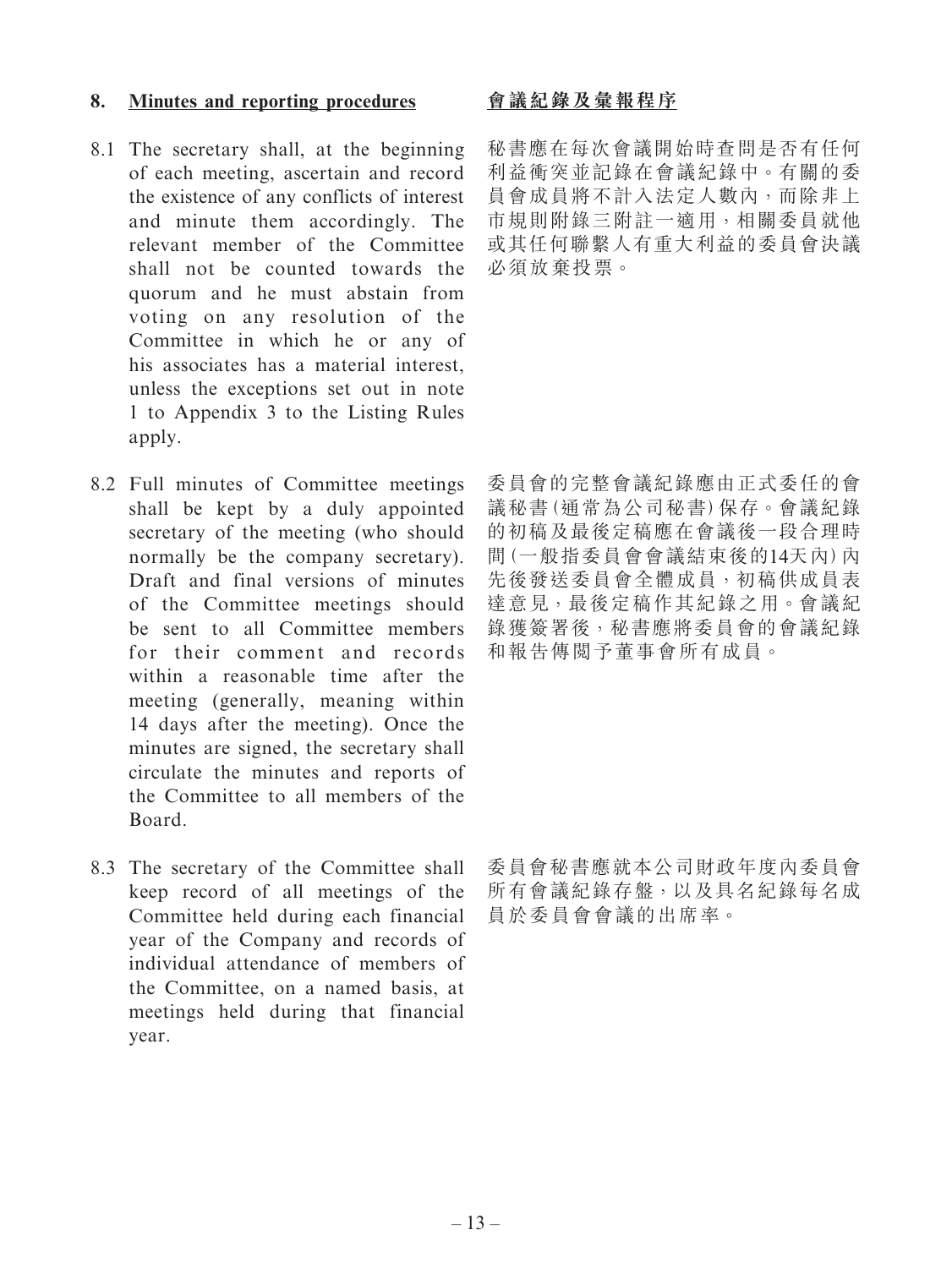#### **9. Reporting responsibilities**

The Committee shall report to the Board after each meeting.

#### **10. Annual general meeting**

The chairman of the Committee or in his absence, another member of the Committee or failing this, his duly appointed delegate, shall attend the annual general meeting of the Company and be prepared to answer questions at the annual general meeting on the Committee's activities and their responsibilities.

# **11. Continuing application of the articles of 本公司組織章程的持續適用 association of the Company**

The articles of association of the Company regulating the meetings and proceedings of the Directors so far as the same are applicable and are not replaced by the provisions in these terms of reference shall apply to the meetings and proceedings of the Committee.

## **彙報責任**

委員會應於每次委員會會議後向董事會作 出彙報。

## **股東周年大會**

委員會的主席,或在委員會主席缺席時由 另一名委員(或如該名委員未能出席,則 其適當委任的代表)應出席本公司的股東 周年大會,並就委員會的活動及其職責在 股東周年大會上響應問題。

就前文未有作出規範,但本公司章程作出 了規範的董事會會議程序的規定,在可行 的情況下適用於委員會的會議程序。